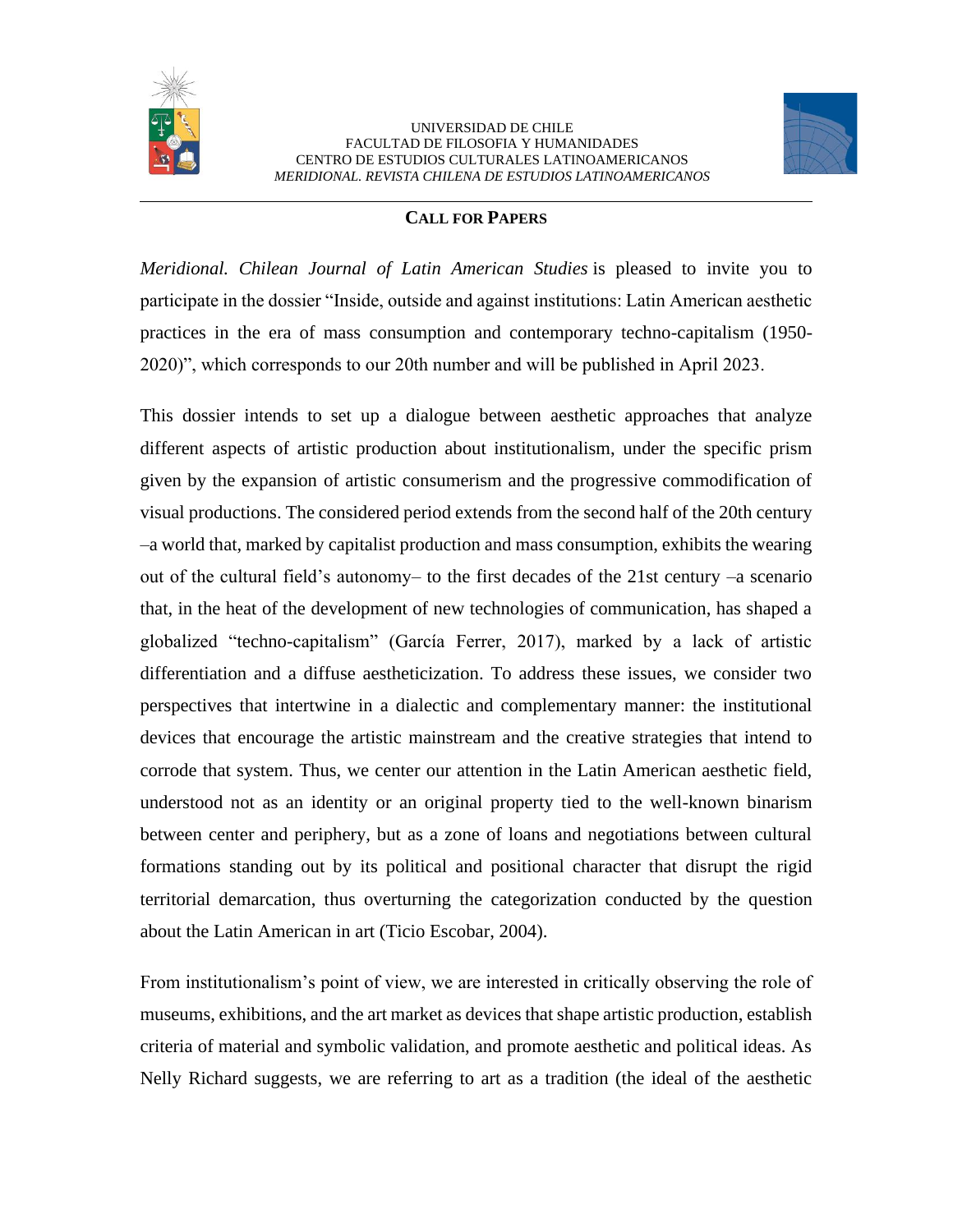



canon), a field (the specificity of the practices identified as works of art), or a system (the institutional mediations in the circuit of production, distribution, and exhibition) that validates "the authority of its own beliefs, values, and regulations, based on a selective layout of its borders" (Richard, 2014, 9). Regarding production, we propose to analyze the practices that critically intervene inside institutions, generating friction and hybridization of the aesthetic categories that, relationally, lead to transformations in social reality.

On the other hand, we are interested in pieces developed at the margin of institutional spaces and in actions that intervene in the urban scene as a medium of work and subversion of the *statu quo*. In this sense, following Martha Rosler (2017), we intend to question the idea of institutional critique, exploring the issues concerned with canonical discourses, and to observe the positioning and urgencies traced by activism and other forms of interventionism, through new artistic regimes, new materialities, and new notions on art and on what it means to be an artist. In this way, we focus our attention on the subversive potential of the arts regarding other systems of symbolic and material validation, especially when dealing with resistance to the commodification of the work of art and the obliteration of critical voices under the pressure of the multiple conflicts of cultural authority (postcolonialism, subordination, feminism, and sexual and gender minorities).

For the papers' submittal, we propose the following thematic lines:

- The role of museums and institutions in the formation of an artistic mainstream.
- Strategic alliances between market and institutions.
- The place of art collecting.
- Dissident forms of art collecting.
- Institutional exhibitions and biennials associated with galleries, fairs, and auctions.
- Institutional critique.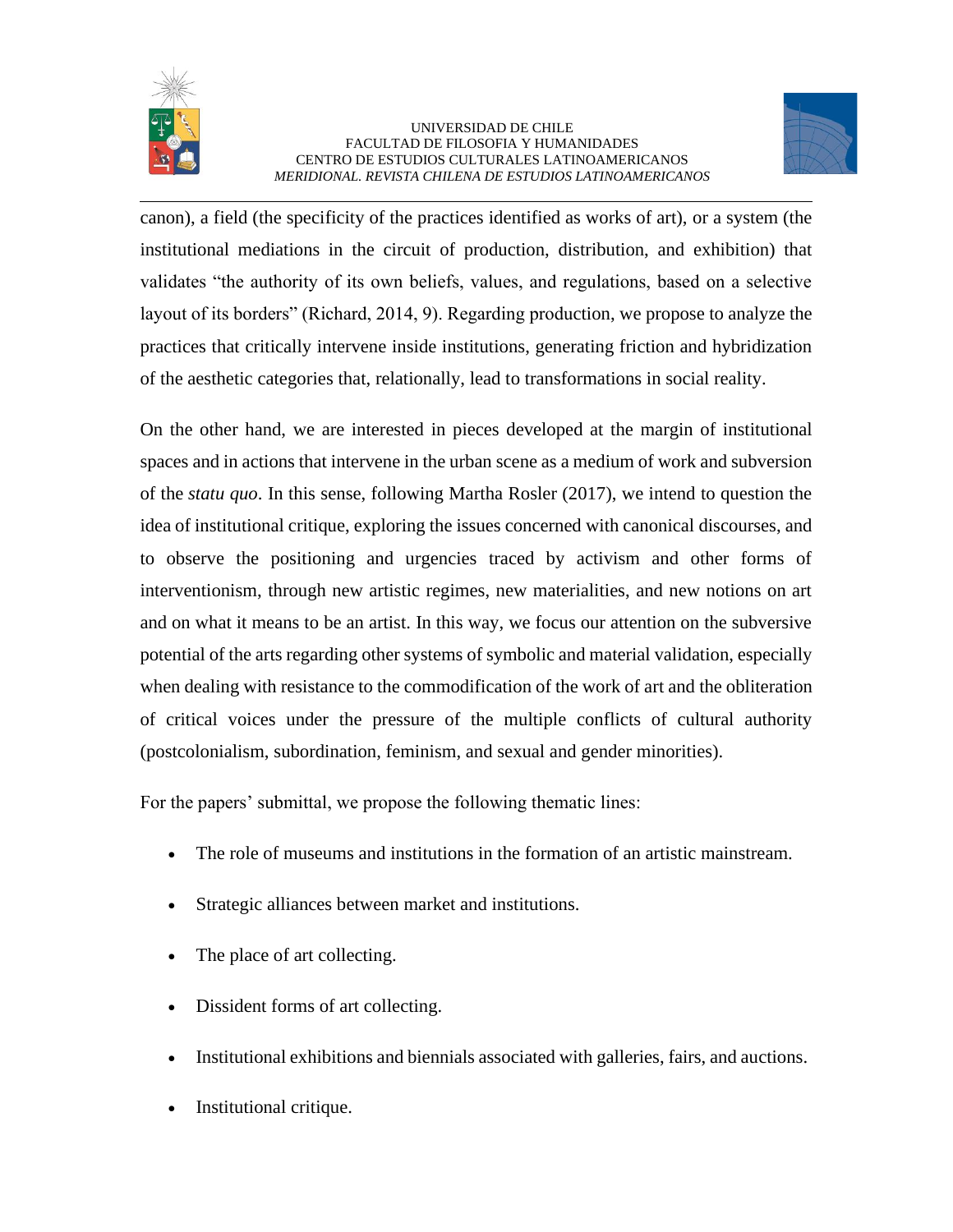



- New forms of curatorship: affective curatorship, feminist, curatorship, etc.
- Dissident and women's exhibitions.
- Alternative markets for the arts.
- The stances of artists and collectives and the distribution of their works in the public or institutional space.
- Activisms and interventionisms related to institutionality.

*Meridional* is incorporated in the following indexes and databases: ERIH-Plus, Latindex Catálogo, DOAJ, Dialnet, Gale-Cengage, Prisma.

# **The manuscripts' deadline is on September 15th 2022.**

Contact: [revistameridional@gmail.com.](mailto:revistameridional@gmail.com)

Dossier's coordinators:

Paula Bertúa. PhD in Literature, UBA, UNTREF/ CONICET. Cecilia Belej. PhD in Philosophy. UBA, UNTREF/ CONICET. Talía Bermejo. PhD in History and Art Theory, UNTREF/ CONICET.

## **MISSION STATEMENT**

*Meridional. Revista Chilena de Estudios Latinoamericanos* is a publication of the Centro de Estudios Culturales Latinoamericanos of the Universidad de Chile. The goal of the journal is to promote an interdisciplinary and multidisciplinary dialogue about Latin American culture with a humanities focus.The journal publishes original manuscripts in Spanish, English, French and Portuguese. Manuscripts must be submitted following the MLA guidelines for Scholarly publication. The journal is published both in print and digital formats.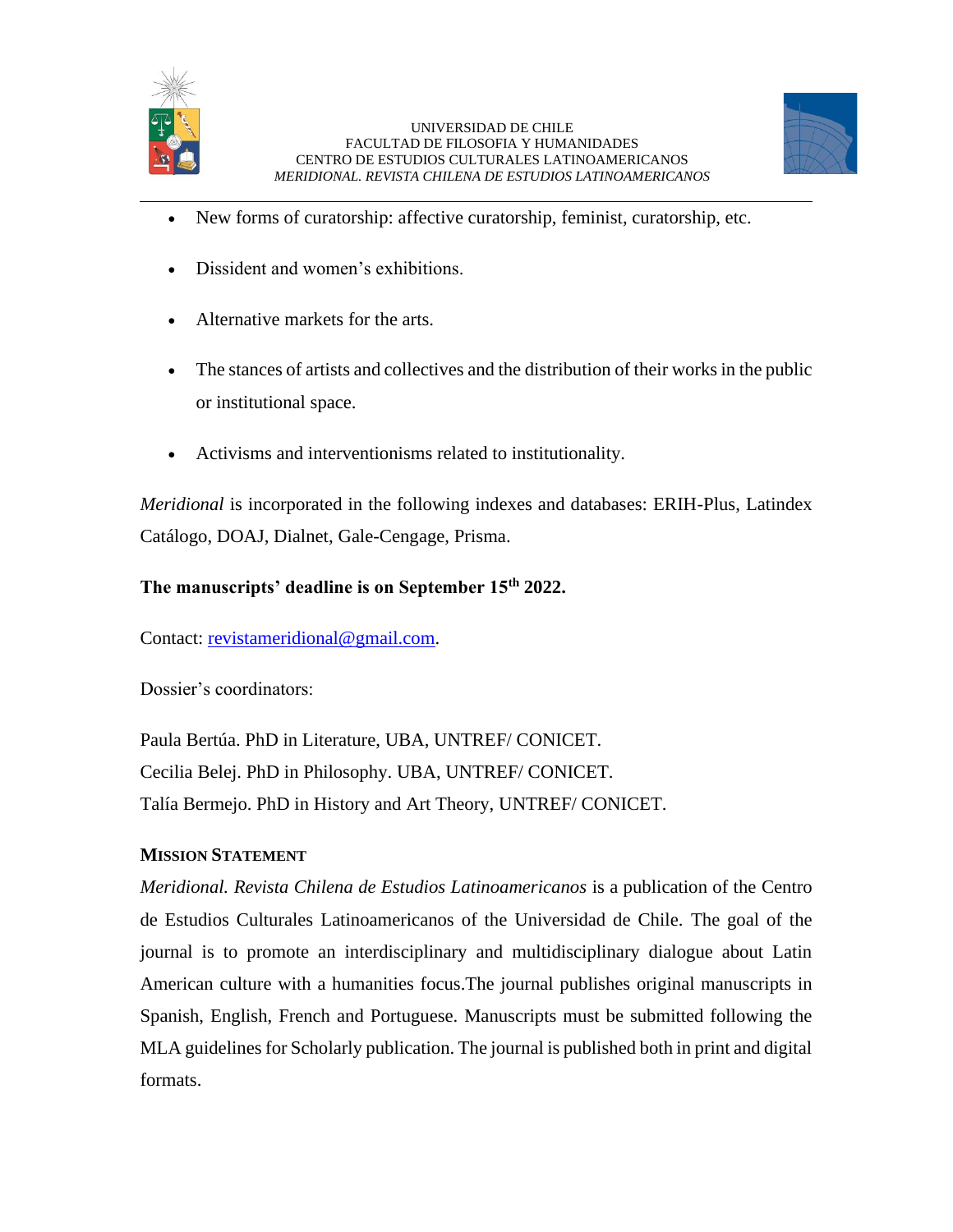



### **AIMS AND SCOPE**

*Meridional. Revista Chilena de Estudios Latinoamericanos* is a scientific publication that appears twice a year, in April and October. The Journal welcomes articles on relevant topics for the study of Latin American Culture from a multidisciplinary and interdisciplinary perspective resulting from research and studies from both academic and intellectual fields of inquiry. The journal is intended for an academic audience including researchers, thinkers, university professors, and general public interested in the development of ideas, and the production of knowledge about Latin American culture as well as the fostering of a critical and intellectual dialogue on these topics.

*Meridional* includes three sections: Articles, Reviews and Notes.

## **ETHICAL STATEMENT**

In order to guarantee the integrity and quality of the articles that we publish, as well as the transparency of the evaluation procedure, *Meridional. Revista Chilena de Estudios Latinoamericanos* takes as its reference the Code of Conduct for Journal Editors of the Committee on Publication Ethics (COPE). The journal's Editorial Board ensures that all those involved in the editorial process (that is, editors, reviewers, and authors) comply with these ethical norms.

*Meridional* has a review system for its articles, which are evaluated by peers external to the journal under a double-blind system, based on criteria exclusively related to the article's scientific relevance, originality, clarity, and pertinence. The journal also ensures the confidentiality of: the review process; the authors' and reviewers' anonymity; the result of the review; as well as all the documents issued relative to the works submitted for publications.

*Meridional* states its commitment to the probity of all published work; therefore, plagiarism is strictly prohibited. The articles that commit plagiarism or do not respect copyright shall be removed from the journal with the utmost diligence. By accepting the norms and terms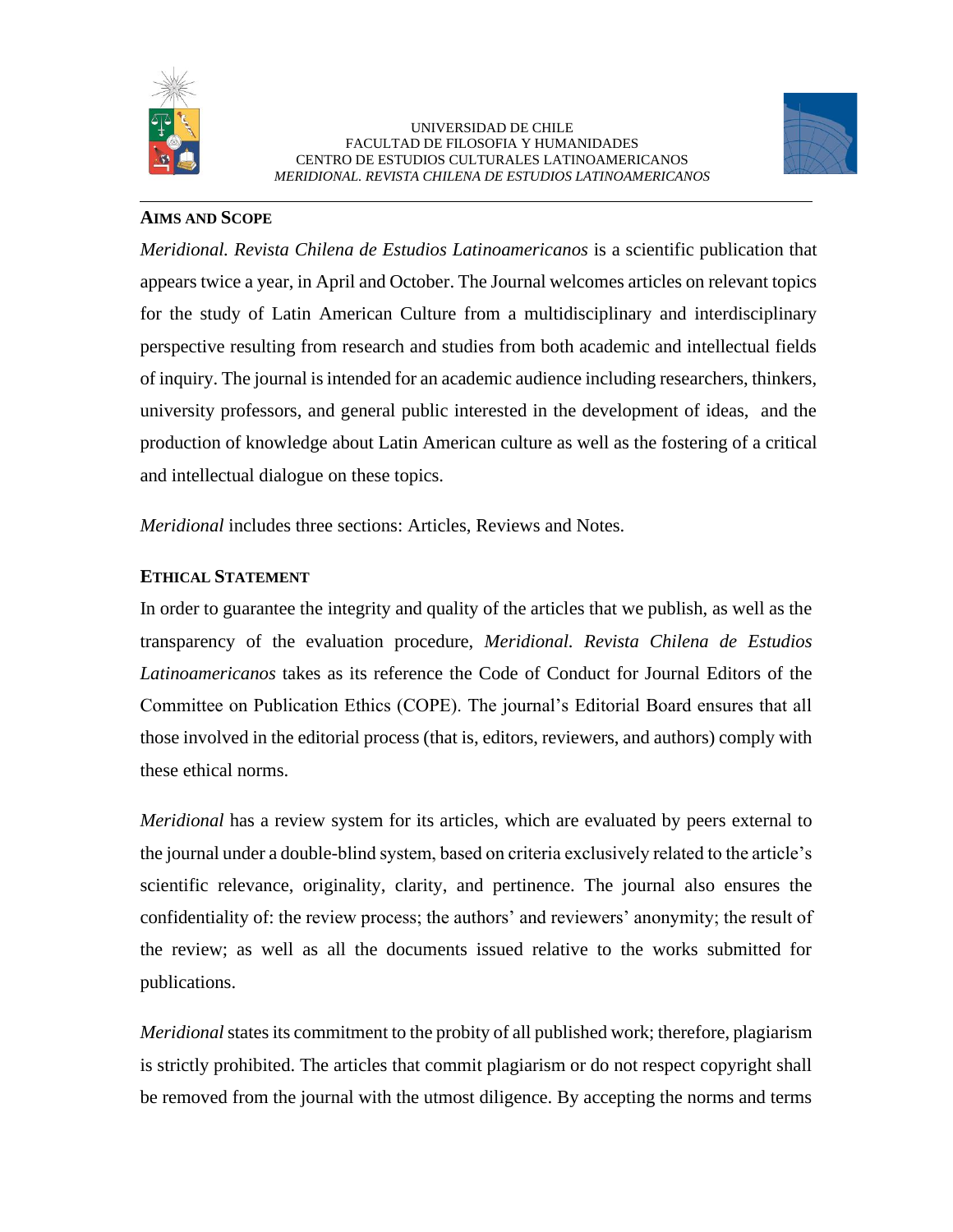



of publication, the authors must ensure that their work is original and fulfils the norms on authorship. They must also guarantee that they have not simultaneously been submitted to another publisher or published previously.

# **PUBLICATION GUIDELINES**

*Meridional* accepts ARTICLES and REVIEWS according to the following norms for publication:

# **1. Instructions to Submit Articles**

- *Meridional. Revista Chilena de Estudios Latinoamericanos* only accepts articles that are completely original, which are not published or under review. The journal understands that the submission of articles implies an acknowledgement of this originality rule. For additional information, please visit our website or contact us via e-mail.
- Papers must have an approximate extension of 8,500 words (20 pages), in lettersize page, set in Times New Roman size 12, spaced at 1,5, including notes, graphs, charts, illustrations, quotations and bibliographical references.
- Articles must be preceded by an abstract no longer than 200 words (ten lines) and a maximum of five keywords, both in its original language and in English. The English abstract should also be preceded by a translation of the paper's title. The abstract must define the main aims of the article.
- In order to ensure anonymity during the review process, articles shall be accompanied by a cover sheet with the information of the author(s): full name, main institutional affiliation, country, telephone number, e-mail, and postal address. Also, citations from the contributor's own work should be made in third person.
- Tables, figures, and graphs should be incorporated into the text and be properly numbered. Authors are asked to send the images in .jpg format, in a quality equal to 300 ppp (or higher), in separate files.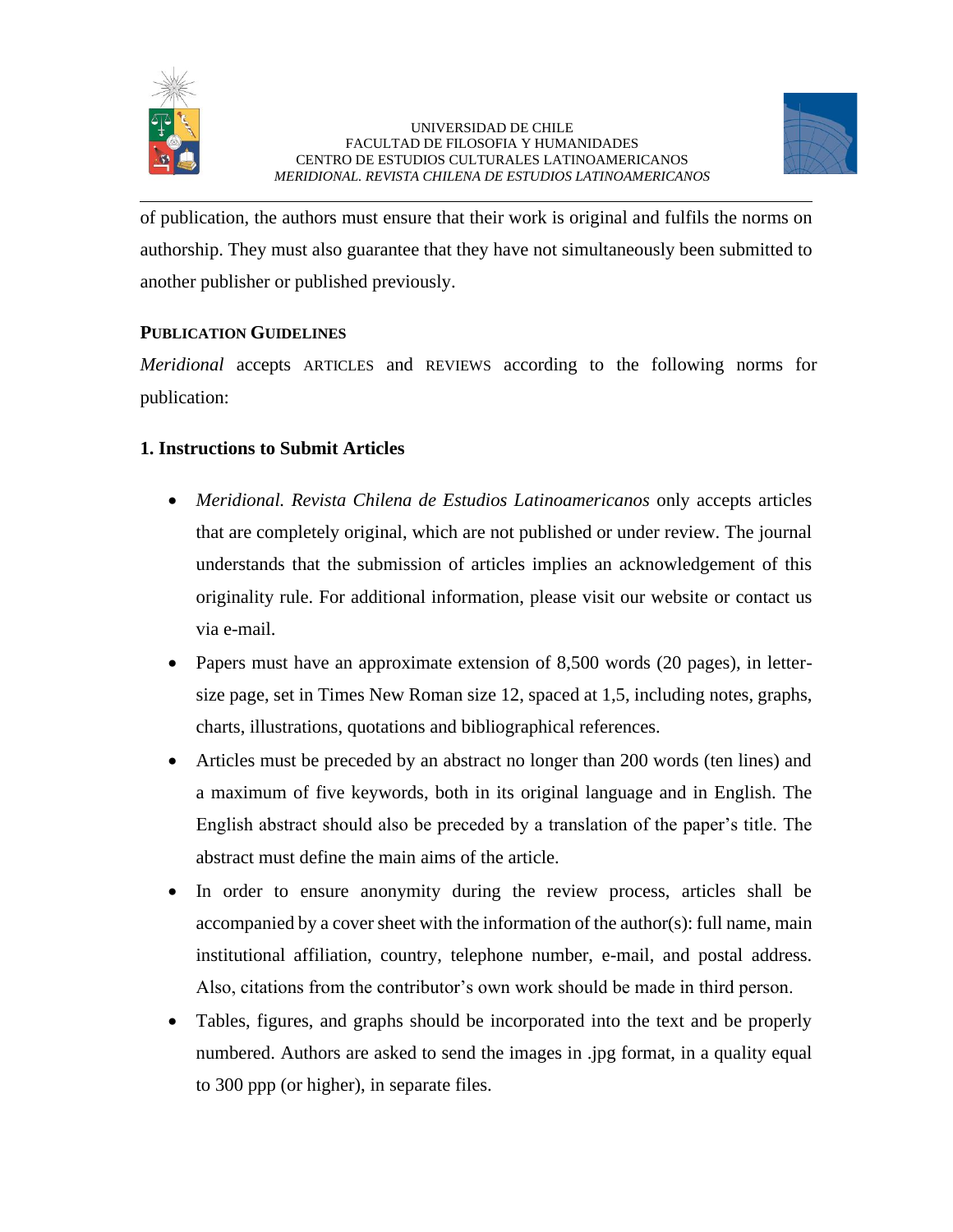



### **2. Instructions to Submit Book Reviews**

- Reviews should include complete information of the reviewed piece (author, title, publishing information).
- Reviewers should inform of the work's contents and of the main purposes of the author, assessing or commenting the reviewed piece. We also accept bibliographical essays that discuss more than one publication. The journal's guidelines must be observed for all purposes.
- All contributions will be submitted to peer-review referees.
- Texts will have an approximate extension of 1,500 to 2,000 words (5 to 8 pages).

## **3. Bibliographical References**

- In accordance to MLA style, direct citations must be included in the text between quotation marks. If they are longer than three lines they should be placed in a different paragraph, with a wider margin than the rest of the text.
- Bibliographical references to textual and indirect citations, as well as paraphrasing, should be pointed out between brackets by indicating the author's surname and the corresponding pages. Example: (Vásquez 78). If the author is clearly indicated in the text, only page number should be given. Should more than one work by the same author be included then a short title must be indicated. Example: (Giannini, *Del bien* 29).
- As a general rule, bibliographical references should include: author's surname and first name. *Title*. Place of publication, publisher, year.
- The use of footnotes should serve the purpose of commenting the content of the text, not giving bibliographical information. Complete bibliographical references must be placed at the end of the text, in MLA style.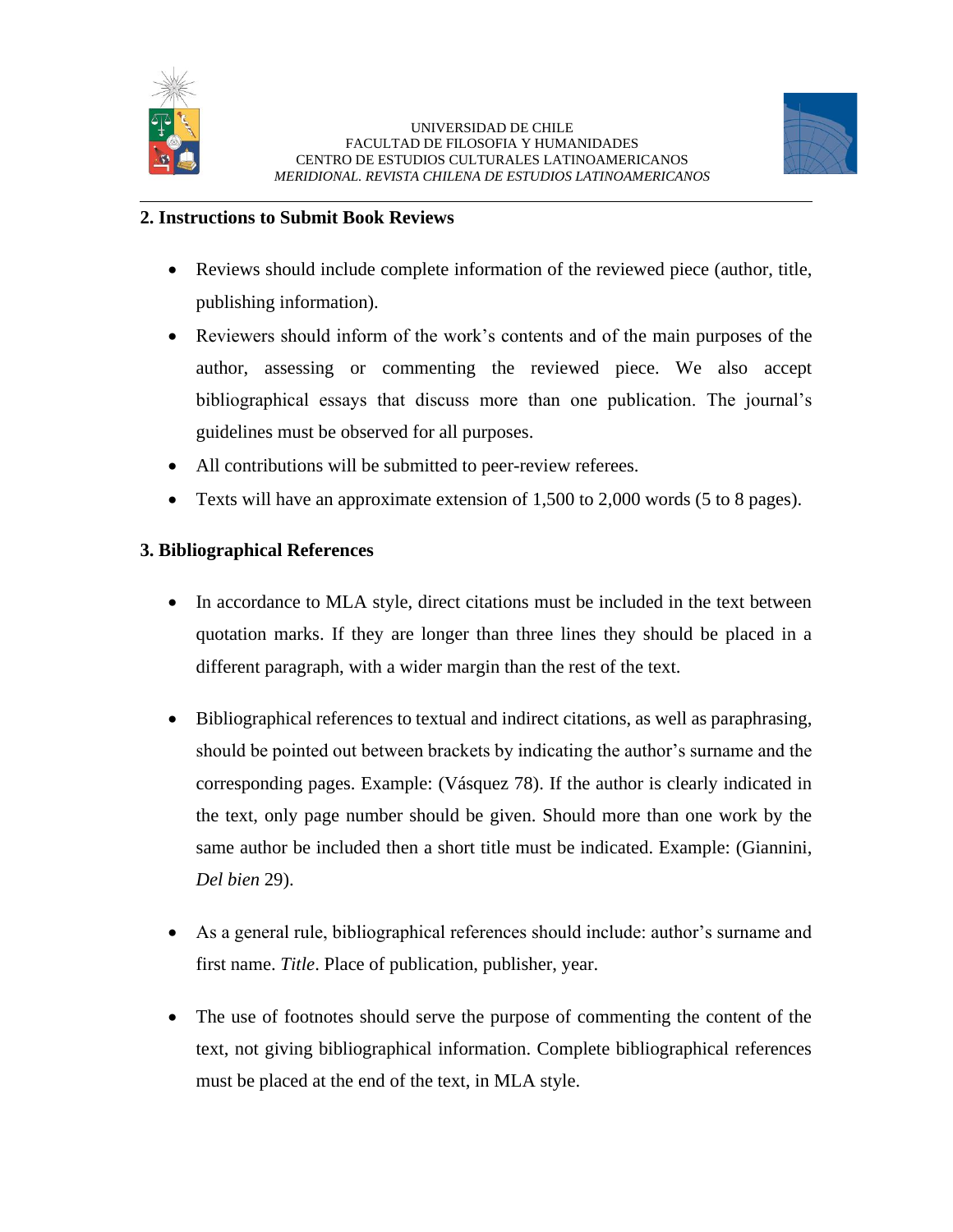



• *Meridional* withholds the right to make spelling and formatting corrections. Major changes during the editing process will be consulted with contributors.

## **Examples for the elaboration of bibliography**

**Book**

One author:

Surname, name. *Book title*. place, publisher, year.

Cornejo Polar, Antonio. *Escribir en el aire. Ensayo sobre la heterogeneidad socio-cultural en las literaturas andinas*. Lima, CELACP/Latinoamericana editores, 2003.

Two to three authors:

Cardoso, Fernando Henrique y Enzo Faletto. *Dependencia y desarrollo en América Latina. Ensayo de interpretación sociológica*. México, Siglo XXI, 1969.

More than three authors:

Di Tella, Torcuato S. y otros. *Argentina, sociedad de masas*. Buenos Aires, EUDEBA, 1965.

Edited books:

Schmitd-Welle, Friedhelm, editor. *Antonio Cornejo Polar y los estudios latinoamericanos*. Pittsburgh, Instituto Internacional de Literatura Iberoamericana, 2002.

#### **Article in a journal**

Surname, name. "Article title". *Journal's name*, Volume, Number, year, page range.

Otero, Lisandro. "De *Juego interrumpido*". *Casa de las Américas*, N°250, 2008, pp. 47-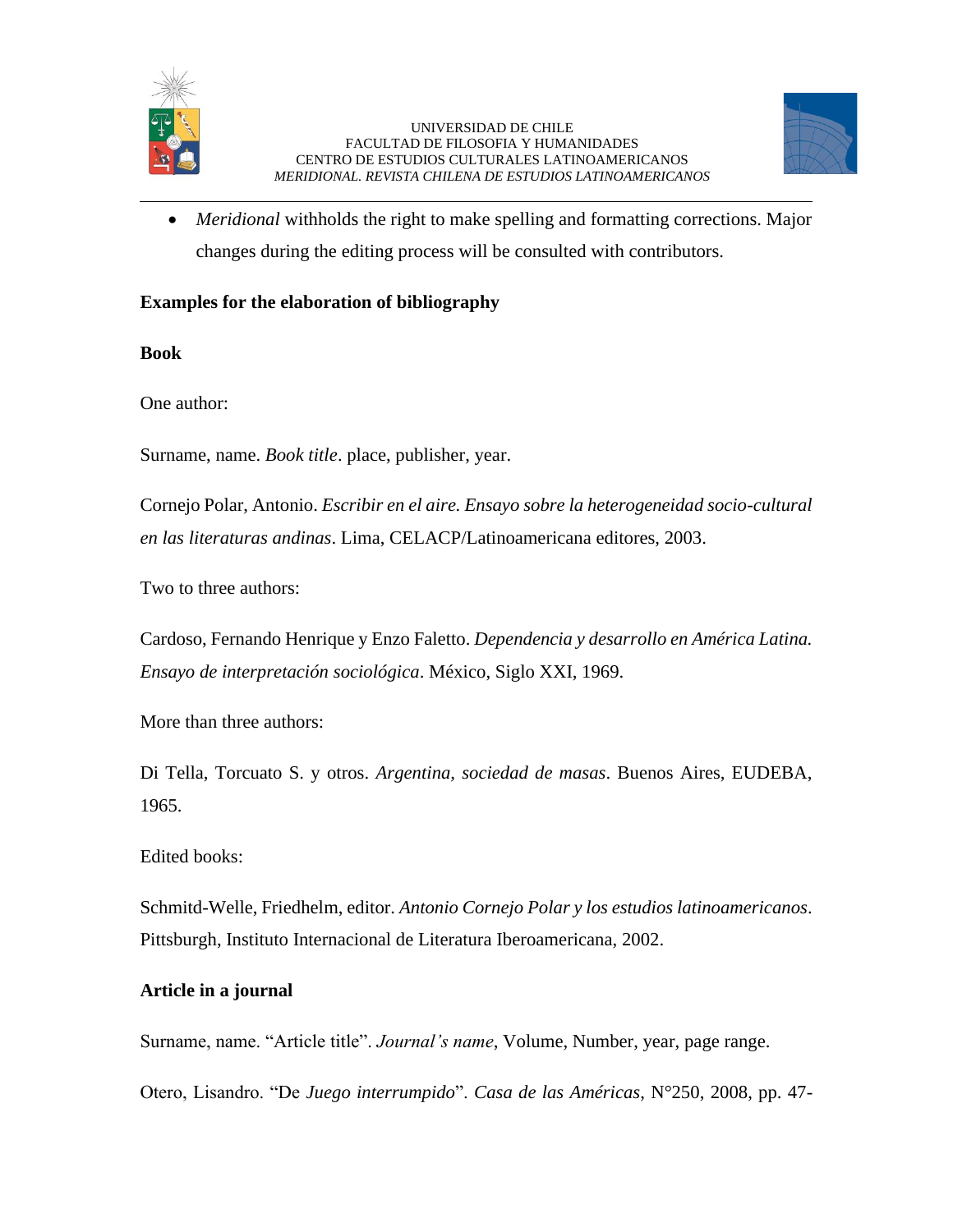



53.

### **Book chapter or section**

Surname, name. "Chapter or article title". *Book title*, editors, place, publisher, year, page range.

Camnitzer, Luis. "La impropiedad histórica del conceptualismo en Latinoamérica". *Versions and Inversions. Perspectives on Avant-Garde Art in Latin America*, Héctor Olea y Mari Carmen Ramírez, editors, Houston/New Haven/London, Museum of Fine Arts, Houston/Yale University Press, 2006, pp. 89-107.

### **Newspaper or periodical**

Surname, name. "Title". *Peridiocal's name*, date (day, month, year), section-page.

Cabrujas, José Ignacio. "Con real y medio". *Nacional*, 16 nov. 1990. p. C-7.

## **Unpublished dissertation**

Surname, name. "Dissertation title". University, year.

Munsell, Elizabeth. "(Sub)culturas visuales e intervención urbana. Santiago de Chile 1983- 1989", Tesis para optar al grado de Magíster en Estudios Latinoamericanos. Centro de Estudios Culturales Latinoamericanos, Facultad de Filosofía y Humanidades, Universidad de Chile, 2009.

#### **Electronic document**

Surname, name. "Title". *Website's name*, responsible institution (if any), publishing date (if any), Date when the site was accessed, URL.

Vignolo, Paolo. "Santa María de la Antigua: Prácticas y representaciones de un culto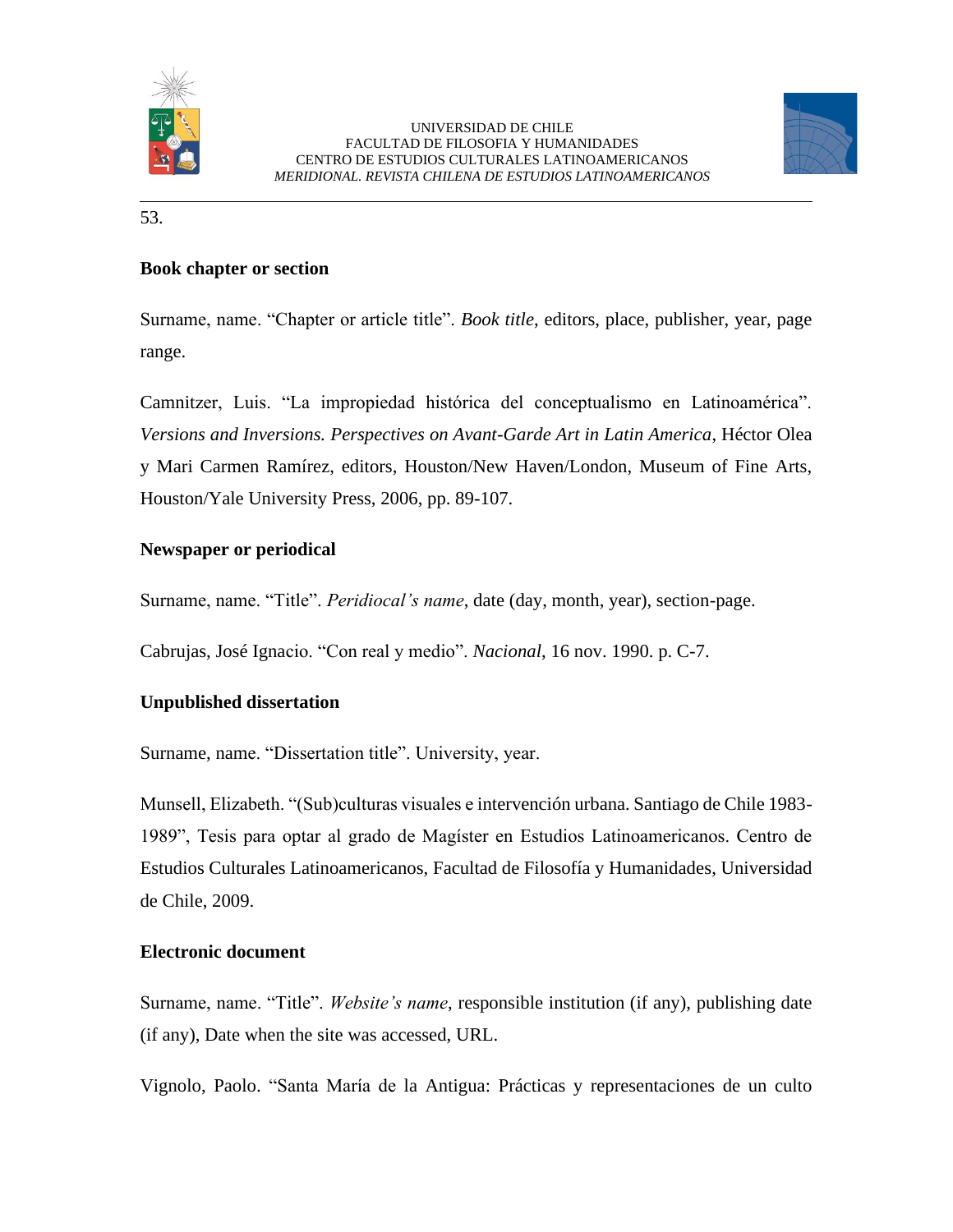



mariano entre Sevilla y el Darién". *e-misférica. Journal of the Hemispheric Institute of Performance Politics*, vol. 5, N°1, 2008, Accessed July 10th 2010. http://hemisphericinstitute.org/journal/5.1/esp/es51\_pg\_vignolo.html.

### **Film or video**

*Title*. Creator's name and surname, producer, country(ies) of production, year.

*La Vendedora de Rosas*. Víctor Gaviria, director, Filmax, Colombia, 1998.

In the case that the bibliography includes more than one item by the same author, entries must be arranged chronologically, in ascending order.

## **4. Peer Review and Article Selection**

- All papers received by *Meridional* will be submitted to a peer-review by two specialist judges under a double-blind system. With this end we ask for external judges.
- The review process shall be implemented according to a form that will evaluate the following aspects: 1) Originality; 2) Relevance for the study of Latin American culture; 3) Adequate theoretical support or framework. A clear determination of the work's aims and of the hypothesis/es, when applicable, updated and pertinent bibliographical references; 4) Formal aspects: correctness in the use of language, citation and references according to the journal's style, upholding of a consistent and standard system of nomenclatures title and abstract that are sufficiently informative.
- The possible outcomes of the peer-review shall be: acceptance with no changes; acceptance with minor changes, with no further review; acceptance after the incorporation of changes; rejection. The results will be communicated promptly to contributors via e-mail, accompanied by the evaluation form.